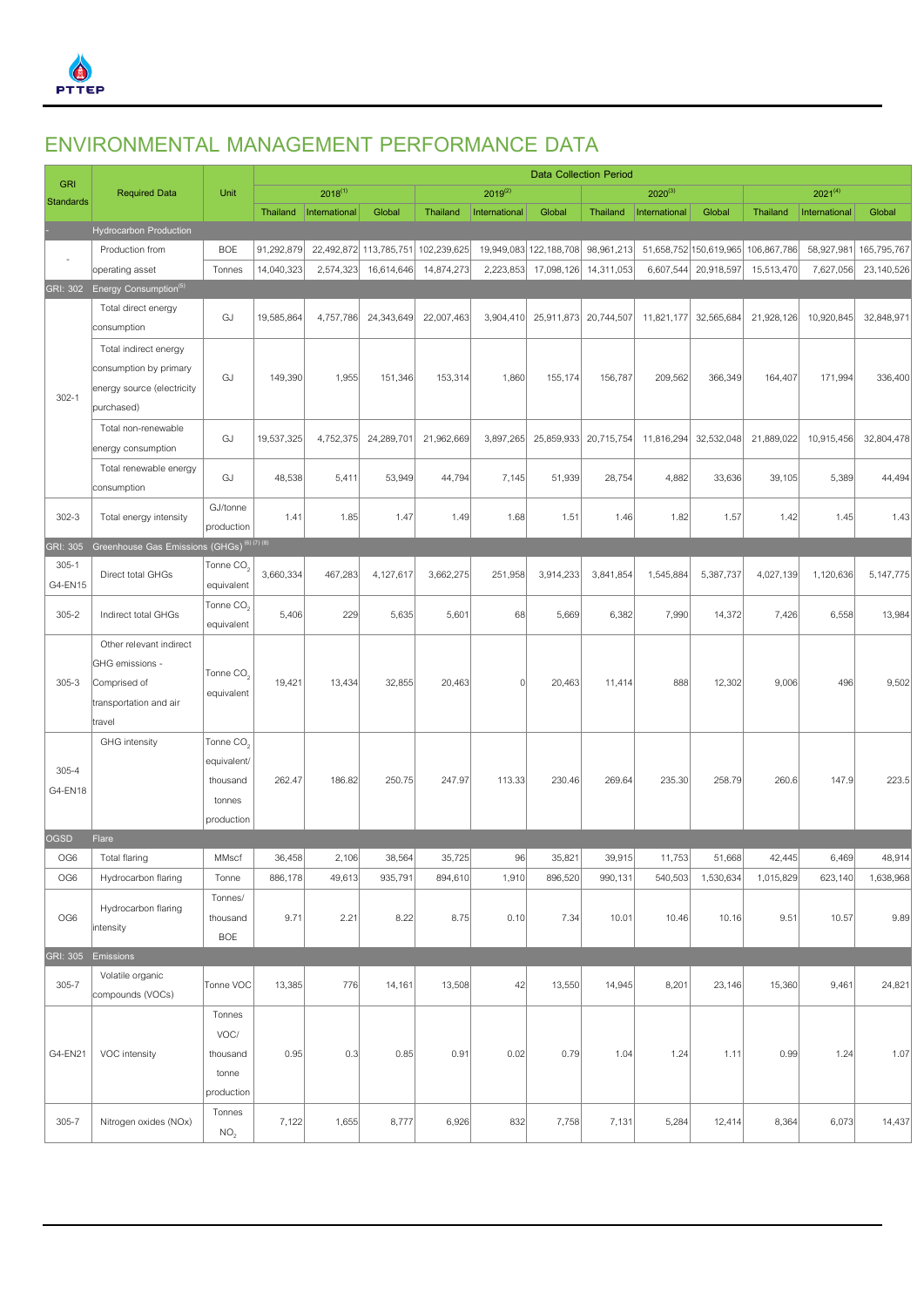

| <b>GRI</b>                         |                                   |                        | <b>Data Collection Period</b> |               |                |                |                |                |                |                |          |                |                |                   |
|------------------------------------|-----------------------------------|------------------------|-------------------------------|---------------|----------------|----------------|----------------|----------------|----------------|----------------|----------|----------------|----------------|-------------------|
| <b>Standards</b>                   | <b>Required Data</b>              | Unit                   |                               | $2018^{(1)}$  |                |                | $2019^{(2)}$   |                |                | $2020^{(3)}$   |          |                | $2021^{(4)}$   |                   |
|                                    |                                   |                        | Thailand                      | International | Global         | Thailand       | International  | Global         | Thailand       | International  | Global   | Thailand       | International  | Global            |
|                                    |                                   | Tonnes                 |                               |               |                |                |                |                |                |                |          |                |                |                   |
|                                    |                                   | NO <sub>2</sub> /      |                               |               |                |                |                |                |                |                |          |                |                |                   |
| G4-EN21                            | NO <sub>x</sub> intensity         | thousand               | 0.51                          | 0.64          | 0.53           | 0.47           | 0.37           | 0.45           | 0.50           | 0.80           | 0.59     | 0.54           | 0.80           | 0.62              |
|                                    |                                   | tonnes                 |                               |               |                |                |                |                |                |                |          |                |                |                   |
|                                    |                                   | production             |                               |               |                |                |                |                |                |                |          |                |                |                   |
| $305 - 7$                          | Sulfur oxides (SOx)               | Tonnes SO <sub>2</sub> | 298                           | 118           | 417            | 286            | 43             | 329            | 313            | 358            | 671      | 434            | 448            | 882               |
|                                    |                                   | Tonnes<br>$SO_2/$      |                               |               |                |                |                |                |                |                |          |                |                |                   |
| G4-EN21                            | SOx intensity                     | thousand               | 0.02                          | 0.05          | 0.03           | 0.02           | 0.02           | 0.02           | 0.02           | 0.05           | 0.03     | 0.03           | 0.06           | 0.04              |
|                                    |                                   | tonnes                 |                               |               |                |                |                |                |                |                |          |                |                |                   |
|                                    |                                   | production             |                               |               |                |                |                |                |                |                |          |                |                |                   |
|                                    | Ozone-depleting                   |                        |                               |               |                |                |                |                |                |                |          |                |                |                   |
|                                    | substances                        | Kg of                  |                               |               |                |                |                |                |                |                |          |                |                |                   |
| $305 - 6$                          | (hydrochlorofluorocarbon:         | CFC11                  | $\overline{7}$                | 17            | 24             | 33             | 19             | 53             | 41             | 18             | 58       | 17             | 12             | 29                |
|                                    | $HCFC)$ <sup>(9)</sup>            | equivalent             |                               |               |                |                |                |                |                |                |          |                |                |                   |
|                                    |                                   | Metric                 |                               |               |                |                |                |                |                |                |          |                |                |                   |
| $305 - 7$                          | Direct methane emission           | tonnes                 |                               |               | 12,925         |                |                | 12,440         |                |                | 15,590   |                |                | 12,774            |
| GRI: 306 Spills                    |                                   |                        |                               |               |                |                |                |                |                |                |          |                |                |                   |
|                                    | Spills                            | Cases                  | $\boldsymbol{8}$              |               | $\overline{9}$ | 10             | 0              | 10             | $\overline{7}$ | $\overline{4}$ | 11       | $\overline{7}$ |                | $\lvert 8 \rvert$ |
|                                    |                                   | Tonnes                 | 9.7                           | 0.29          | 9.99           | 10.85          | $\overline{0}$ | 10.85          | 1.72           | 0.02           | 1.74     | 0.46           | 0.000009       | 0.46              |
|                                    | Hydrocarbons                      | Cases                  | $\boldsymbol{8}$              |               | $\overline{9}$ | 9              | $\overline{0}$ | $\overline{9}$ | 6              | 4              | 10       | $\overline{5}$ | $\overline{1}$ | $6\phantom{1}6$   |
|                                    |                                   | Tonnes                 | 9.77                          | 0.29          | 10.05          | 10.85          | $\overline{0}$ | 10.85          | 1.7            | 0.02           | 1.72     | 0.46           | 0.000009       | 0.46              |
|                                    | Volume of significant             | Barrels                |                               | 2.14          |                |                | 0              |                | 0              | $\overline{0}$ | $\Omega$ | 2.90           | 0              |                   |
|                                    | hydrocarbon spills <sup>(9)</sup> |                        | 80.69                         |               | 82.83          | 80.39          |                | 80.39          |                |                |          |                |                | 2.90              |
| $306 - 3$                          | Non-hydrocarbons                  | Cases                  | $\vert$                       | $\mathbf 0$   | $\overline{0}$ | 1              | 0              | $\mathbf{1}$   | $\mathbf{1}$   | $\mathbf 0$    |          | $\overline{2}$ | $\vert$        | $\overline{c}$    |
|                                    |                                   | Tonnes                 | $\vert$                       | $\mathbf 0$   | $\overline{0}$ | $\overline{0}$ | $\overline{0}$ | $\overline{0}$ | 0.02           | $\mathbf C$    | 0.02     | 0.002          | $\mathbf{0}$   | 0.002             |
|                                    |                                   | Tonnes per             |                               |               |                |                |                |                |                |                |          |                |                |                   |
|                                    | Oil and chemical spill            | million                |                               |               |                |                |                |                |                |                |          |                |                |                   |
|                                    | rate                              | tonnes of              |                               |               | 0.60           |                |                | 0.63           |                |                | 0.08     |                |                | 0.02              |
|                                    |                                   | petroleum              |                               |               |                |                |                |                |                |                |          |                |                |                   |
|                                    |                                   | production             |                               |               |                |                |                |                |                |                |          |                |                |                   |
| <b>GRI: 303</b><br>$(2018)^{(10)}$ | Water Withdrawal <sup>(11)</sup>  |                        |                               |               |                |                |                |                |                |                |          |                |                |                   |
|                                    | Total water withdrawal            | Million                |                               |               |                |                |                |                |                |                |          |                |                |                   |
|                                    | from all areas                    | cubic                  | 57.57                         | 6.04          | 63.6           | 54.77          | 0.22           | 55             | 55.75          | 31.2           | 86.95    | 47.53          | 29.05          | 76.59             |
|                                    |                                   | meters                 |                               |               |                |                |                |                |                |                |          |                |                |                   |
|                                    | Surface water (total)             | Million                |                               |               |                |                |                |                |                |                |          |                |                |                   |
|                                    | from all areas                    | cubic                  | $\vert$                       | 0.03          | 0.03           | 0              | 0.03           | 0.03           | 0              | 0.03           | 0.04     | 0              | 0.03           | 0.03              |
|                                    |                                   | meters                 |                               |               |                |                |                |                |                |                |          |                |                |                   |
|                                    |                                   | Million                |                               |               |                |                |                |                |                |                |          |                |                |                   |
|                                    | Freshwater                        | cubic                  | $\vert$                       | 0.03          | 0.03           | 0              | 0.03           | 0.03           | 0              | 0.03           | 0.04     | 0              | 0.03           | 0.03              |
|                                    |                                   | meters                 |                               |               |                |                |                |                |                |                |          |                |                |                   |
|                                    |                                   | Million                | $\vert$                       |               | $\overline{0}$ | $\overline{0}$ | $\overline{0}$ | 0              | 0              | $\mathsf{C}$   | $\Omega$ | $\overline{0}$ | 0              | $\overline{0}$    |
|                                    | Other water                       | cubic<br>meters        |                               | $\mathbf 0$   |                |                |                |                |                |                |          |                |                |                   |
| $303 - 3$                          |                                   | Million                |                               |               |                |                |                |                |                |                |          |                |                |                   |
|                                    | Groundwater (total)               | cubic                  | 0.43                          | $\Omega$      | 0.43           | 0.50           | 0              | 0.50           | 0.54           | 0.001          | 0.54     | 0.54           | 0.001          | 0.54              |
|                                    | from all areas                    | meters                 |                               |               |                |                |                |                |                |                |          |                |                |                   |
|                                    |                                   | Million                |                               |               |                |                |                |                |                |                |          |                |                |                   |
|                                    | Freshwater                        | cubic                  | 0.43                          | $\Omega$      | 0.43           | 0.50           | 0              | 0.50           | 0.54           | 0.001          | 0.54     | 0.54           | 0.001          | 0.54              |
|                                    |                                   | meters                 |                               |               |                |                |                |                |                |                |          |                |                |                   |
|                                    |                                   |                        |                               |               |                |                |                |                |                |                |          |                |                |                   |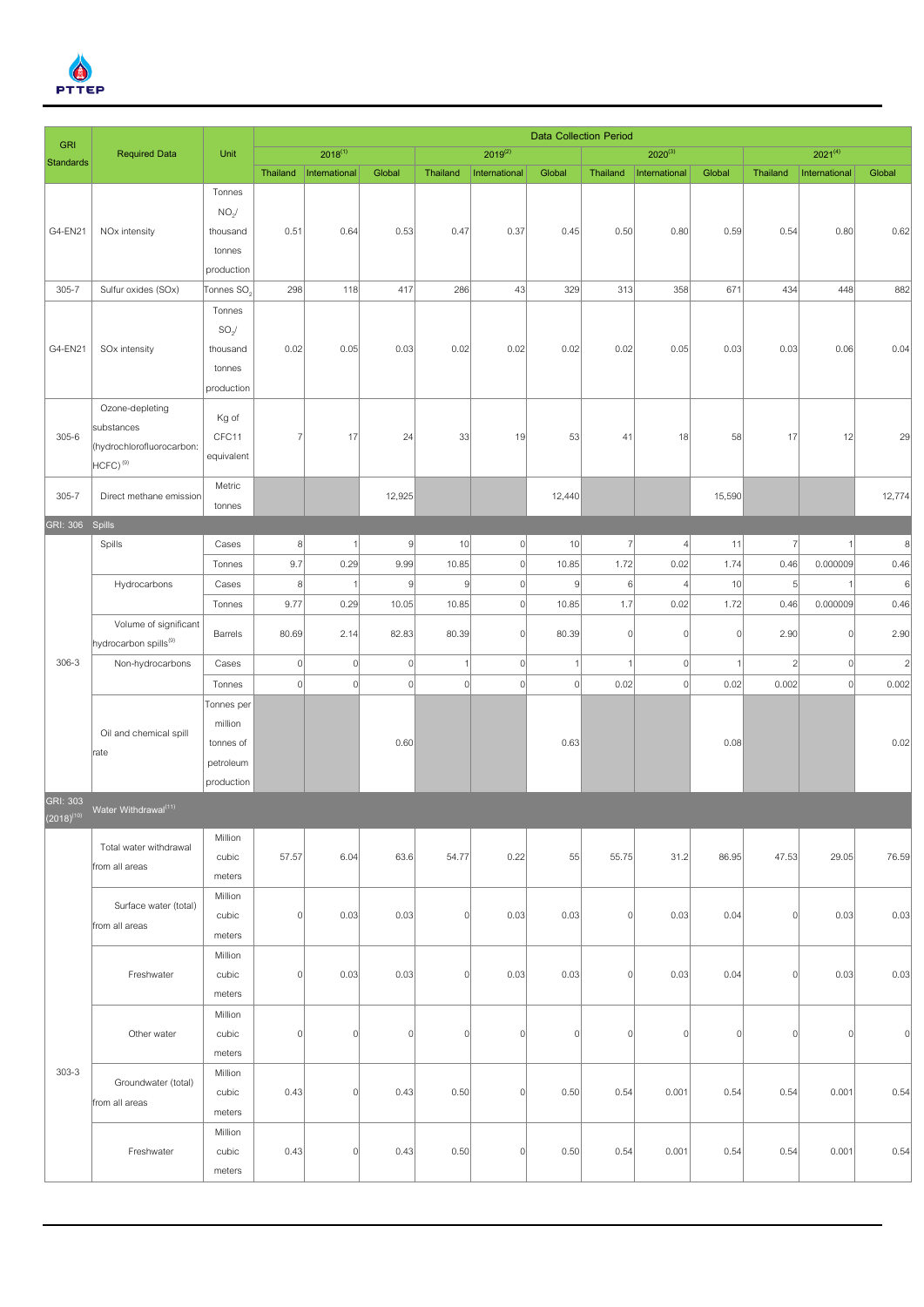

| <b>GRI</b>       |                               |                   | <b>Data Collection Period</b> |                |             |                |               |                |                |                |                |                |               |                |  |
|------------------|-------------------------------|-------------------|-------------------------------|----------------|-------------|----------------|---------------|----------------|----------------|----------------|----------------|----------------|---------------|----------------|--|
| <b>Standards</b> | <b>Required Data</b>          | Unit              |                               | $2018^{(1)}$   |             |                | $2019^{(2)}$  |                |                | $2020^{(3)}$   |                |                | $2021^{(4)}$  |                |  |
|                  |                               |                   | Thailand                      | International  | Global      | Thailand       | International | Global         | Thailand       | International  | Global         | Thailand       | International | Global         |  |
|                  |                               | Million           |                               |                |             |                |               |                |                |                |                |                |               |                |  |
|                  | Other water                   | cubic             | $\vert$                       | $\overline{0}$ | $\mathbf 0$ | $\mathbf 0$    | 0             | $\overline{0}$ | $\overline{0}$ | $\overline{0}$ | $\Omega$       | $\Omega$       | $\vert$       | $\Omega$       |  |
|                  |                               | meters            |                               |                |             |                |               |                |                |                |                |                |               |                |  |
|                  | Seawater (total) from         | Million           |                               |                |             |                |               |                |                |                |                |                |               |                |  |
|                  | all areas                     | cubic             | 49.15                         | 5.5            | 54.65       | 46.09          | 0.16          | 46.25          | 47.3           | 25.51          | 72.81          | 39.11          | 24.45         | 63.57          |  |
|                  |                               | meters            |                               |                |             |                |               |                |                |                |                |                |               |                |  |
|                  |                               | Million           |                               |                |             |                |               |                |                |                |                |                |               |                |  |
|                  | Freshwater                    | cubic             | $\vert$                       | $\overline{0}$ | $\mathbf 0$ | $\mathbf 0$    | 0             | $\overline{0}$ | $\overline{0}$ | $\overline{0}$ | $\overline{0}$ | $\Omega$       | 0             | $\overline{0}$ |  |
|                  |                               | meters            |                               |                |             |                |               |                |                |                |                |                |               |                |  |
|                  | Other water                   | Million           |                               |                |             |                |               |                |                |                |                |                |               |                |  |
|                  |                               | cubic             | 49.15                         | 5.5            | 54.65       | 46.09          | 0.16          | 46.25          | 47.3           | 25.51          | 72.81          | 39.11          | 24.45         | 63.57          |  |
|                  |                               | meters<br>Million |                               |                |             |                |               |                |                |                |                |                |               |                |  |
|                  | Produced water                | cubic             | 7.89                          | 0.5            | 8.39        | 8.09           | 0.03          | 8.13           | 7.82           | 5.65           | 13.47          | 7.79           | 4.57          | 12.37          |  |
|                  | (total) from all areas        | meters            |                               |                |             |                |               |                |                |                |                |                |               |                |  |
|                  |                               | Million           |                               |                |             |                |               |                |                |                |                |                |               |                |  |
|                  | Freshwater                    | cubic             | $\vert$                       | $\overline{0}$ | $\mathbf 0$ | $\overline{0}$ | 0             | $\overline{0}$ | $\overline{0}$ | $\overline{0}$ | $\Omega$       | $\Omega$       | $\vert$       | $\overline{0}$ |  |
|                  |                               | meters            |                               |                |             |                |               |                |                |                |                |                |               |                |  |
|                  |                               | Million           |                               |                |             |                |               |                |                |                |                |                |               |                |  |
|                  | Other water                   | cubic             | 7.89                          | 0.5            | 8.39        | 8.09           | 0.03          | 8.13           | 7.82           | 5.65           | 13.47          | 7.79           | 4.57          | 12.37          |  |
|                  |                               | meters            |                               |                |             |                |               |                |                |                |                |                |               |                |  |
|                  |                               | Million           |                               |                |             |                |               |                |                |                |                |                |               |                |  |
|                  | Third-party water             | cubic             | 0.1                           | 0.01           | 0.1         | 0.09           | 0             | 0.09           | 0.09           | $\vert$        | 0.09           | 0.08           | 0.001         | 0.08           |  |
|                  | (total) from all areas        |                   |                               |                |             |                |               |                |                |                |                |                |               |                |  |
|                  |                               | meters            |                               |                |             |                |               |                |                |                |                |                |               |                |  |
|                  |                               | Million<br>cubic  | 0.1                           | 0.01           | 0.1         | 0.09           | $\Omega$      | 0.09           | 0.09           | 0.001          | 0.09           | 0.08           | 0.001         | 0.08           |  |
|                  | Freshwater                    | meters            |                               |                |             |                |               |                |                |                |                |                |               |                |  |
|                  |                               | Million           |                               |                |             |                |               |                |                |                |                |                |               |                |  |
|                  | Other water                   | cubic             | $\vert$                       | $\Omega$       | $\mathbf 0$ | $\mathbf 0$    | 0             | $\overline{0}$ | $\overline{0}$ | $\overline{0}$ | $\mathbf{0}$   | $\Omega$       | 0             | $\Omega$       |  |
|                  |                               | meters            |                               |                |             |                |               |                |                |                |                |                |               |                |  |
|                  |                               |                   |                               |                |             |                |               |                |                |                |                |                |               |                |  |
|                  | Water withdrawal              | Million           |                               |                |             |                |               |                |                |                |                |                |               |                |  |
|                  | excluding once through        | cubic             | 2.55                          | 0.05           | 2.6         | 2.88           | 0.12          | 2.99           | 2.51           | 25.56          | 28.06          | 2.05           | 26.35         | 28.40          |  |
|                  | cooling water                 | meters            |                               |                |             |                |               |                |                |                |                |                |               |                |  |
|                  | Total water withdrawal        | Million           |                               |                |             |                |               |                |                |                |                |                |               |                |  |
|                  | from areas with water         | cubic             | 6.32                          | $\overline{0}$ | 6.32        | 6.35           | 0             | 6.35           | 5.82           | 0              | 5.82           | 5.28           | 0             | 5.28           |  |
|                  | $stress$ <sup>(12) (13)</sup> | meters            |                               |                |             |                |               |                |                |                |                |                |               |                |  |
|                  | Surface water (total)         | Million           |                               |                |             |                |               |                |                |                |                |                |               |                |  |
|                  | from areas with water         | cubic             | 0                             | $\overline{0}$ | $\Omega$    | $\mathbb O$    | 0             | $\overline{0}$ | $\overline{0}$ | $\overline{0}$ | $\overline{0}$ | $\overline{0}$ | 0             | N              |  |
|                  | stress                        | meters            |                               |                |             |                |               |                |                |                |                |                |               |                |  |
|                  |                               | Million           |                               |                |             |                |               |                |                |                |                |                |               |                |  |
|                  | Freshwater                    | cubic             | $\vert$                       | $\overline{0}$ | $\Omega$    | $\mathbf 0$    | 0             | $\overline{0}$ | $\mathbf 0$    | $\overline{0}$ | $\overline{0}$ | $\Omega$       | 0             | $\Omega$       |  |
| $303 - 3$        |                               | meters            |                               |                |             |                |               |                |                |                |                |                |               |                |  |
|                  |                               | Million           |                               |                |             |                |               |                |                |                |                |                |               |                |  |
|                  | Other water                   | cubic             | $\vert$                       | $\overline{0}$ | $\mathbf 0$ | $\overline{0}$ | 0             | $\overline{0}$ | $\mathbf 0$    | $\overline{0}$ | $\mathbf{0}$   | $\Omega$       | 0             | $\Omega$       |  |
|                  |                               | meters            |                               |                |             |                |               |                |                |                |                |                |               |                |  |
|                  | Groundwater (total)           | Million           |                               |                |             |                |               |                |                |                |                |                |               |                |  |
|                  | from areas with water         | cubic             | 0.43                          | $\overline{0}$ | 0.43        | 0.5            | 0             | 0.5            | 0.54           | $\overline{0}$ | 0.54           | 0.54           | 0             | 0.54           |  |
|                  | stress                        | meters            |                               |                |             |                |               |                |                |                |                |                |               |                |  |
|                  |                               | Million           |                               |                |             |                |               |                |                |                |                |                |               |                |  |
|                  | Freshwater                    | cubic             | 0.43                          | $\overline{0}$ | 0.43        | 0.5            | 0             | 0.5            | 0.54           | $\overline{0}$ | 0.54           | 0.54           | 0             | 0.54           |  |
|                  |                               | meters            |                               |                |             |                |               |                |                |                |                |                |               |                |  |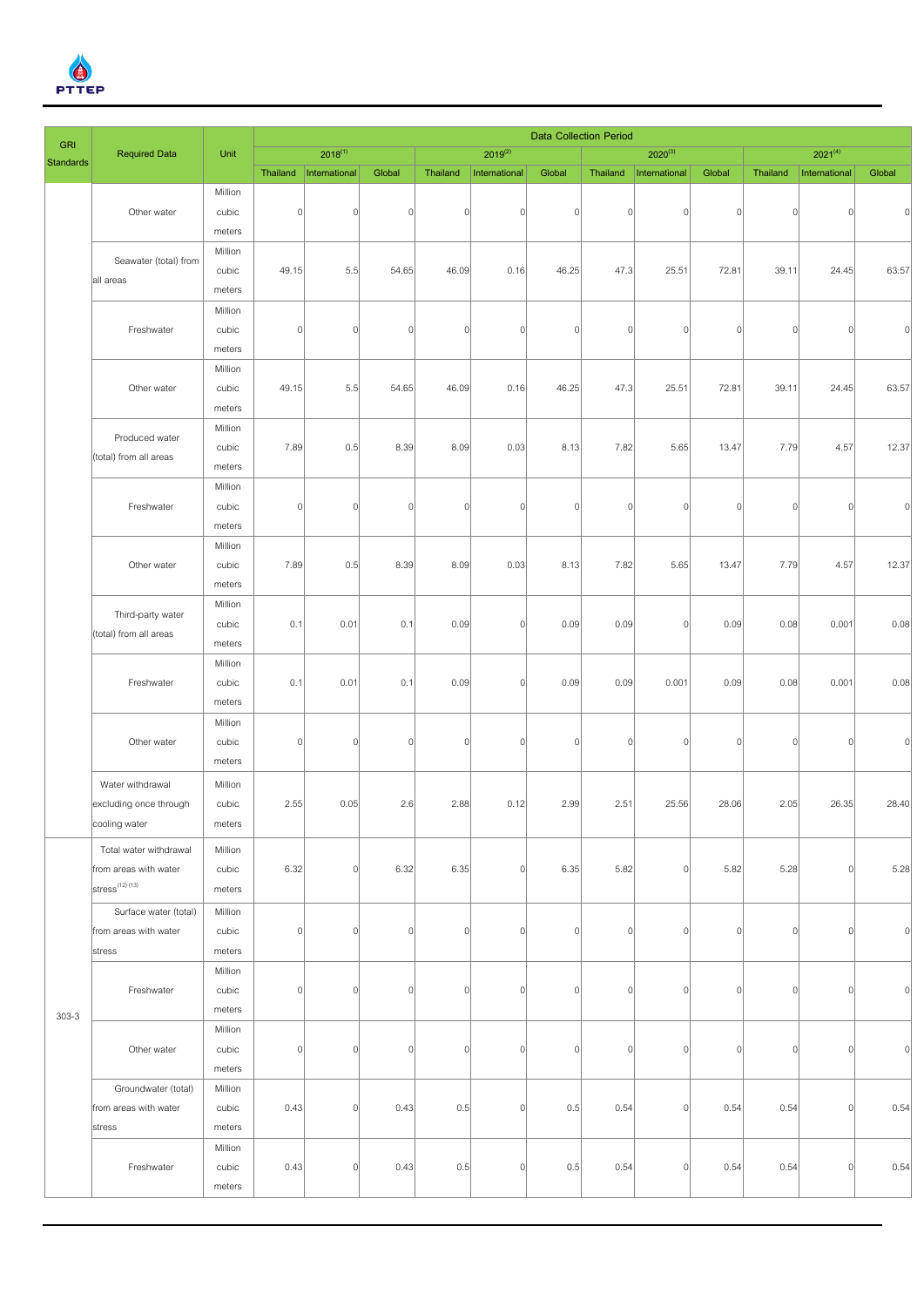

|                                |                             |         |             |                |              |                |                |                | <b>Data Collection Period</b> |                          |                |              |                |                |
|--------------------------------|-----------------------------|---------|-------------|----------------|--------------|----------------|----------------|----------------|-------------------------------|--------------------------|----------------|--------------|----------------|----------------|
| <b>GRI</b><br><b>Standards</b> | <b>Required Data</b>        | Unit    |             | $2018^{(1)}$   |              |                | $2019^{(2)}$   |                |                               | $2020^{(3)}$             |                |              | $2021^{(4)}$   |                |
|                                |                             |         | Thailand    | International  | Global       | Thailand       | International  | Global         |                               | Thailand   International | Global         | Thailand     | International  | Global         |
|                                |                             | Million |             |                |              |                |                |                |                               |                          |                |              |                |                |
|                                | Other water                 | cubic   | $\vert$     | $\Omega$       | $\Omega$     | $\overline{0}$ | $\Omega$       | $\Omega$       | 0                             | $\mathbf 0$              | $\Omega$       | $\mathsf{C}$ | $\overline{0}$ |                |
|                                |                             | meters  |             |                |              |                |                |                |                               |                          |                |              |                |                |
|                                | Seawater (total) from       | Million |             |                |              |                |                |                |                               |                          |                |              |                |                |
|                                | areas with water stress     | cubic   | $\vert$     | $\Omega$       | $\Omega$     | $\overline{0}$ | $\Omega$       | $\overline{0}$ | $\overline{0}$                | $\Omega$                 | $\overline{0}$ | $\mathsf{C}$ | 0              |                |
|                                |                             | meters  |             |                |              |                |                |                |                               |                          |                |              |                |                |
|                                |                             | Million |             |                |              |                |                |                |                               |                          |                |              |                |                |
|                                | Freshwater                  | cubic   | $\mathbf 0$ | $\Omega$       | $\Omega$     | $\overline{0}$ | $\Omega$       | $\Omega$       | $\overline{0}$                | $\Omega$                 | 0              | $\sqrt{ }$   | 0              |                |
|                                |                             | meters  |             |                |              |                |                |                |                               |                          |                |              |                |                |
|                                |                             | Million |             |                |              |                |                |                |                               |                          |                |              |                |                |
|                                | Other water                 | cubic   | $\mathbf 0$ | 0              | $\mathbf{0}$ | $\overline{0}$ | $\Omega$       | $\Omega$       | $\overline{0}$                | $\Omega$                 | $\Omega$       | $\mathsf{C}$ | 0              |                |
|                                |                             | meters  |             |                |              |                |                |                |                               |                          |                |              |                |                |
|                                | Produced water              | Million |             |                |              |                |                |                |                               |                          |                |              |                |                |
|                                | (total) from all areas with | cubic   | 5.88        | $\Omega$       | 5.88         | 5.83           | $\Omega$       | 5.83           | 5.26                          | 0                        | 5.26           | 4.71         | 0              | 4.71           |
|                                | water stress                | meters  |             |                |              |                |                |                |                               |                          |                |              |                |                |
|                                |                             | Million |             |                |              |                |                |                |                               |                          |                |              |                |                |
|                                | Freshwater                  | cubic   | $\vert$     | $\Omega$       | $\Omega$     | $\overline{0}$ | $\Omega$       | $\Omega$       | $\overline{0}$                | $\Omega$                 | $\overline{0}$ | $\mathsf{C}$ | 0              |                |
|                                |                             | meters  |             |                |              |                |                |                |                               |                          |                |              |                |                |
|                                |                             | Million |             |                |              |                |                |                |                               |                          |                |              |                |                |
|                                | Other water                 | cubic   | 5.88        | $\Omega$       | 5.88         | 5.83           | $\Omega$       | 5.83           | 5.26                          | $\Omega$                 | 5.26           | 4.71         | $\vert$        | 4.71           |
|                                |                             | meters  |             |                |              |                |                |                |                               |                          |                |              |                |                |
|                                | Third-party water           | Million |             |                |              |                |                |                |                               |                          |                |              |                |                |
|                                | (total) from areas with     | cubic   | 0.02        | $\mathbf 0$    | 0.02         | 0.02           | $\Omega$       | 0.02           | 0.02                          | $\mathbf 0$              | 0.02           | 0.03         | 0              | 0.03           |
|                                | water stress                | meters  |             |                |              |                |                |                |                               |                          |                |              |                |                |
|                                |                             | Million |             |                |              |                |                |                |                               |                          |                |              |                |                |
|                                | Freshwater                  | cubic   | 0.02        | $\Omega$       | 0.02         | 0.02           | $\Omega$       | 0.02           | 0.02                          | $\Omega$                 | 0.02           | 0.03         | 0              | 0.03           |
|                                |                             | meters  |             |                |              |                |                |                |                               |                          |                |              |                |                |
|                                |                             | Million |             |                |              |                |                |                |                               |                          |                |              |                |                |
|                                | Other water                 | cubic   | $\mathbf 0$ | 0              | $\Omega$     | $\overline{0}$ | $\overline{0}$ | $\Omega$       | $\overline{0}$                | $\Omega$                 | $\overline{0}$ | $\mathsf{C}$ | 0              |                |
|                                |                             | meters  |             |                |              |                |                |                |                               |                          |                |              |                |                |
|                                | Total third-party water     | Million |             |                |              |                |                |                |                               |                          |                |              |                |                |
|                                | withdrawal by source from   | cubic   | 0.02        | $\Omega$       | 0.02         | 0.02           | $\Omega$       | 0.02           | 0.02                          | 0                        | 0.02           | 0.03         | 0              | 0.03           |
|                                | areas with water stress     | meters  |             |                |              |                |                |                |                               |                          |                |              |                |                |
|                                |                             | Million |             |                |              |                |                |                |                               |                          |                |              |                |                |
|                                | Surface water               | cubic   | N/A         | N/A            | N/A          | N/A            | N/A            | N/A            | N/A                           | N/A                      | N/A            | N/A          | N/A            | N/A            |
| $303 - 3$                      |                             | meters  |             |                |              |                |                |                |                               |                          |                |              |                |                |
|                                |                             | Million |             |                |              |                |                |                |                               |                          |                |              |                |                |
|                                | Groundwater                 | cubic   | N/A         | N/A            | N/A          | N/A            | N/A            | N/A            | N/A                           | N/A                      | N/A            | N/A          | N/A            | N/A            |
|                                |                             | meters  |             |                |              |                |                |                |                               |                          |                |              |                |                |
|                                |                             | Million |             |                |              |                |                |                |                               |                          |                |              |                |                |
|                                | Seawater                    | cubic   | N/A         | N/A            | N/A          | N/A            | N/A            | N/A            | N/A                           | N/A                      | N/A            | N/A          | N/A            | N/A            |
| <b>GRI: 303</b>                |                             | meters  |             |                |              |                |                |                |                               |                          |                |              |                |                |
| (2018),<br>OGSD                | Water Discharge (14) (15)   |         |             |                |              |                |                |                |                               |                          |                |              |                |                |
|                                |                             | Million |             |                |              |                |                |                |                               |                          |                |              |                |                |
|                                | Total water discharge to    | cubic   | 7.93        | 0.5            | 8.43         | 8.23           | 0.03           | 8.27           | 8.25                          | 5.65                     | 13.9           | 7.79         | 4.57           | 12.37          |
|                                | all areas                   | meters  |             |                |              |                |                |                |                               |                          |                |              |                |                |
| $303 - 4$                      | Freshwater (≤1,000          | Million |             |                |              |                |                |                |                               |                          |                |              |                |                |
|                                | mg/L Total Dissolved        | cubic   | $\mathbf 0$ | $\overline{0}$ | $\circ$      | 0              | 0              | $\overline{0}$ | 0                             | 0                        | 0              | $\circ$      | 0              | $\overline{0}$ |
|                                | Solids)                     | meters  |             |                |              |                |                |                |                               |                          |                |              |                |                |
|                                |                             |         |             |                |              |                |                |                |                               |                          |                |              |                |                |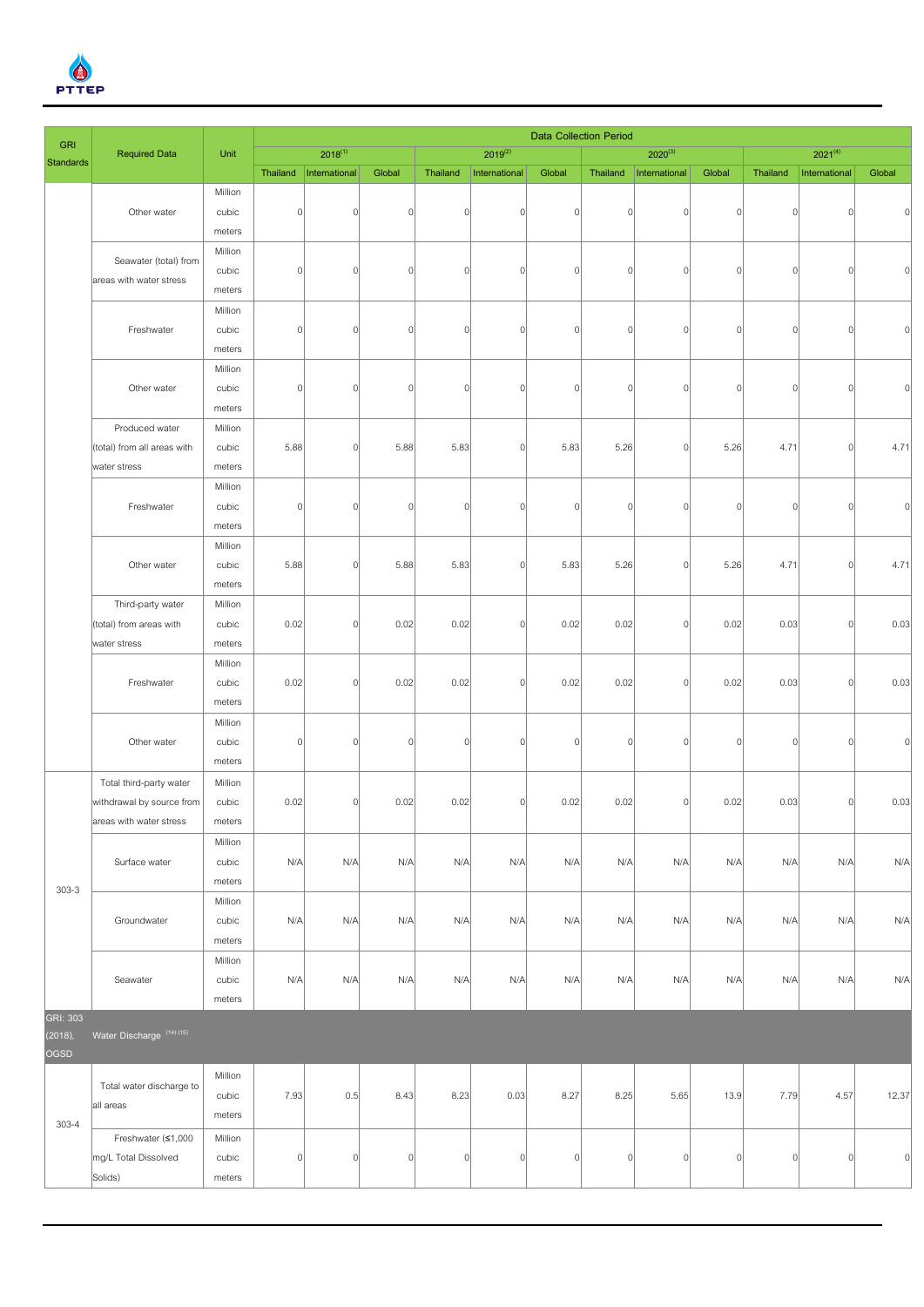

| <b>GRI</b>       |                                 |                   | <b>Data Collection Period</b> |                |          |                |                |                |                |               |                |              |                |          |  |
|------------------|---------------------------------|-------------------|-------------------------------|----------------|----------|----------------|----------------|----------------|----------------|---------------|----------------|--------------|----------------|----------|--|
| <b>Standards</b> | <b>Required Data</b>            | Unit              |                               | $2018^{(1)}$   |          |                | $2019^{(2)}$   |                |                | $2020^{(3)}$  |                |              | $2021^{(4)}$   |          |  |
|                  |                                 |                   | Thailand                      | International  | Global   | Thailand       | International  | Global         | Thailand       | International | Global         | Thailand     | International  | Global   |  |
|                  | Other water (>1,000             | Million           |                               |                |          |                |                |                |                |               |                |              |                |          |  |
|                  | mg/L Total Dissolved<br>Solids) | cubic<br>meters   | 7.93                          | 0.5            | 8.43     | 8.23           | 0.03           | 8.27           | 8.25           | 5.65          | 13.9           | 7.79         | 4.57           | 12.37    |  |
|                  |                                 | Million           |                               |                |          |                |                |                |                |               |                |              |                |          |  |
|                  | Total water discharge to        | cubic             | 5.92                          | $\overline{0}$ | 5.92     | 5.97           | $\mathbf{0}$   | 5.97           | 5.43           | 0             | 5.43           | 4.83         | 0              | 4.83     |  |
|                  | areas with water stress         | meters            |                               |                |          |                |                |                |                |               |                |              |                |          |  |
|                  | Freshwater (≤1,000              | Million           |                               |                |          |                |                |                |                |               |                |              |                |          |  |
|                  | mg/L Total Dissolved            | cubic             | $\mathbf 0$                   | 0              | $\Omega$ | $\overline{0}$ | $\Omega$       | $\overline{0}$ | $\overline{0}$ | $\Omega$      | $\overline{0}$ | C            | $\overline{0}$ |          |  |
|                  | Solids)                         | meters            |                               |                |          |                |                |                |                |               |                |              |                |          |  |
|                  | Other water (>1,000             | Million           |                               |                |          |                |                |                |                |               |                |              |                |          |  |
|                  | mg/L Total Dissolved            | cubic             | 5.92                          | $\Omega$       | 5.92     | 5.97           | $\Omega$       | 5.97           | 5.43           | $\Omega$      | 5.43           | 4.83         | 0              | 4.83     |  |
|                  | Solids)                         | meters            |                               |                |          |                |                |                |                |               |                |              |                |          |  |
|                  | Water discharged to             | Million           |                               |                |          |                |                |                |                |               |                |              |                |          |  |
|                  | surface water                   | cubic             | $\vert$                       | $\Omega$       | $\Omega$ | $\overline{0}$ | $\Omega$       | $\overline{0}$ | $\overline{0}$ | $\Omega$      | $\Omega$       | C            | 0              |          |  |
|                  |                                 | meters            |                               |                |          |                |                |                |                |               |                |              |                |          |  |
|                  | Water discharged to             | Million           |                               |                |          |                |                |                |                |               |                |              |                |          |  |
|                  | ground water                    | cubic             | 7.93                          | 0.5            | 8.43     | 8.23           | 0.03           | 8.27           | 8.25           | $\Omega$      | 13.9           | $\mathsf{C}$ | $\vert$        |          |  |
| $303 - 4$        |                                 | meters            |                               |                |          |                |                |                |                |               |                |              |                |          |  |
|                  | Water discharged to             | Million           |                               |                |          |                |                |                |                |               |                |              |                |          |  |
|                  | seawater                        | cubic             | 5.92                          | $\Omega$       | 5.92     | 5.97           | $\mathbf{0}$   | 5.97           | 5.43           | n             | 5.43           | $\mathsf{C}$ | 4.57           | 4.57     |  |
|                  |                                 | meters            |                               |                |          |                |                |                |                |               |                |              |                |          |  |
|                  | Third-party water               | Million           |                               |                |          |                |                |                |                |               |                |              |                |          |  |
|                  | discharged                      | cubic             | $\vert$                       | $\Omega$       | $\Omega$ | 0              | $\overline{0}$ | 0              | $\overline{0}$ | $\Omega$      | $\circ$        | $\mathsf{C}$ | 0              |          |  |
|                  |                                 | meters            |                               |                |          |                |                |                |                |               |                |              |                |          |  |
|                  |                                 | Million<br>cubic  | 7.89                          | 0.5            | 8.39     | 8.09           | 0.03           | 8.13           | 7.82           | 5.65          | 13.47          | 7.79         | 4.57           | 12.37    |  |
|                  | Produced water                  | meters            |                               |                |          |                |                |                |                |               |                |              |                |          |  |
|                  |                                 | Million           |                               |                |          |                |                |                |                |               |                |              |                |          |  |
|                  | Injection                       | cubic             | 7.89                          | $\Omega$       | 7.89     | 8.09           | $\Omega$       | 8.09           | 7.77           | $\Omega$      | 7.77           | 7.79         | 0              | 7.79     |  |
|                  |                                 | meters            |                               |                |          |                |                |                |                |               |                |              |                |          |  |
|                  |                                 | Million           |                               |                |          |                |                |                |                |               |                |              |                |          |  |
|                  | Disposed by                     | cubic             | $\vert$                       | 0              | n        | 0.49           | $\Omega$       | 0.49           | 0.30           | $\Omega$      | 0.05           | 0.003        | 0              | 0.003    |  |
|                  | evaporation                     | meters            |                               |                |          |                |                |                |                |               |                |              |                |          |  |
|                  | Treated &                       | Million           |                               |                |          |                |                |                |                |               |                |              |                |          |  |
|                  | discharged                      | cubic             | $\mathbf 0$                   | 0.5            | 0.5      | $\overline{0}$ | 0.03           | 0.03           | $\overline{0}$ | 5.65          | 5.65           | C            | 4.57           | 4.57     |  |
|                  |                                 | meters            |                               |                |          |                |                |                |                |               |                |              |                |          |  |
|                  | Disposed by waste               | Million           |                               |                |          |                |                |                |                |               |                |              |                |          |  |
| OG5              | processor                       | cubic             | $\theta$                      | 0              | $\Omega$ | $\overline{0}$ | $\Omega$       | $\overline{0}$ | $\overline{0}$ | $\Omega$      | <sup>0</sup>   | 0.0007       | 0              | 0.0007   |  |
|                  |                                 | meters            |                               |                |          |                |                |                |                |               |                |              |                |          |  |
|                  |                                 | Million           |                               |                |          |                |                |                |                |               |                |              |                |          |  |
|                  | Process wastewater              | cubic             | 0.03                          | $\overline{0}$ | 0.03     | 0.14           | 0              | 0.14           | 0.17           | $\circ$       | 0.17           | 0.12         | 0              | 0.12     |  |
|                  |                                 | meters            |                               |                |          |                |                |                |                |               |                |              |                |          |  |
|                  |                                 | Million           |                               |                |          |                |                |                |                |               |                |              |                |          |  |
|                  | Injection                       | cubic             | 0.03                          | $\overline{0}$ | 0.03     | 0.14           | $\Omega$       | 0.14           | 0.17           | $\Omega$      | 0.17           | 0.12         | $\vert$        | 0.12     |  |
|                  |                                 | meters<br>Million |                               |                |          |                |                |                |                |               |                |              |                |          |  |
|                  | Disposed by waste               | cubic             | $\mathbf 0$                   | 0              | $\Omega$ | $\overline{0}$ | $\Omega$       | $\overline{0}$ | $\overline{0}$ | 0l            | $\overline{0}$ | $\mathsf{C}$ | 0              | $\Omega$ |  |
|                  | processor                       | meters            |                               |                |          |                |                |                |                |               |                |              |                |          |  |
|                  |                                 | Million           |                               |                |          |                |                |                |                |               |                |              |                |          |  |
|                  | Treated &                       | cubic             | $\vert$                       | $\Omega$       | $\Omega$ | 0              | $\Omega$       | 0              | $\overline{0}$ | $\Omega$      | 0              | $\theta$     | 0              | $\Omega$ |  |
|                  | discharged                      | meters            |                               |                |          |                |                |                |                |               |                |              |                |          |  |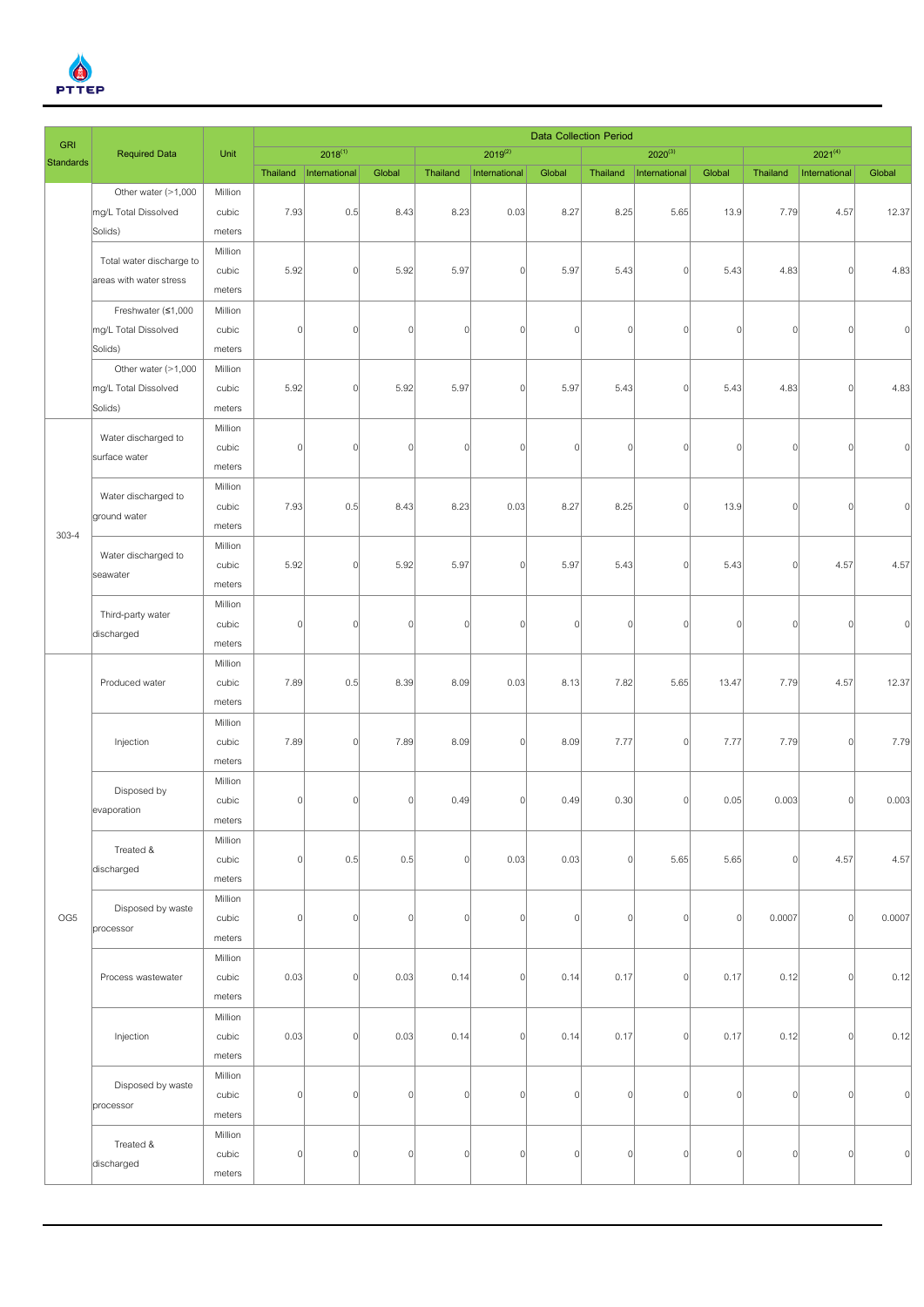

| <b>Data Collection Period</b><br><b>GRI</b> |                                                                                                                                                       |                            |                |                |                |          |                         |          |                |                |                |                |               |                |
|---------------------------------------------|-------------------------------------------------------------------------------------------------------------------------------------------------------|----------------------------|----------------|----------------|----------------|----------|-------------------------|----------|----------------|----------------|----------------|----------------|---------------|----------------|
| <b>Standards</b>                            | <b>Required Data</b>                                                                                                                                  | Unit                       |                | $2018^{(1)}$   |                |          | $2019^{(2)}$            |          |                | $2020^{(3)}$   |                |                | $2021^{(4)}$  |                |
|                                             |                                                                                                                                                       |                            | Thailand       | International  | Global         | Thailand | International           | Global   | Thailand       | International  | Global         | Thailand       | International | Global         |
| GRI: 303<br>(2018),<br>OGSD                 | <b>Water Consumption</b>                                                                                                                              |                            |                |                |                |          |                         |          |                |                |                |                |               |                |
|                                             | Total net freshwater<br>consumption (A+B+C-D)                                                                                                         | Million<br>cubic<br>meters |                |                | 0.56           |          |                         | 0.62     |                |                | 0.67           |                |               | 0.65           |
|                                             | A. Withdrawal: total<br>municipal water supplies<br>(or from other water<br>utilities)                                                                | Million<br>cubic<br>meters |                |                | 0.10           |          |                         | 0.09     |                |                | 0.09           |                |               | 0.08           |
| $303 - 5$                                   | B. Withdrawal: Fresh<br>surface water (lakes,<br>rivers, etc.) excluding<br>seawater                                                                  | Million<br>cubic<br>meters |                |                | 0.03           |          |                         | 0.03     |                |                | 0.03           |                |               | 0.03           |
|                                             | C. Withdrawal: fresh<br>groundwater                                                                                                                   | Million<br>cubic<br>meters |                |                | 0.43           |          |                         | 0.50     |                |                | 0.54           |                |               | 0.54           |
|                                             | D. Discharge: Water<br>returned to the source of<br>extraction at similar or<br>higher quality as raw<br>water extracted (only<br>applies to B and C) | Million<br>cubic<br>meters |                |                | $\Omega$       |          |                         | $\Omega$ |                |                | $\overline{0}$ |                |               |                |
| GRI: 306                                    |                                                                                                                                                       |                            |                |                |                |          |                         |          |                |                |                |                |               |                |
| (2020),<br><b>OGSD</b>                      | Waste (16) (17)                                                                                                                                       |                            |                |                |                |          |                         |          |                |                |                |                |               |                |
|                                             | <b>Total Waste Generated</b>                                                                                                                          | Tonnes                     |                |                | 177,568        |          |                         | 164,216  |                |                | 176,355        |                |               | 170,520        |
| $306 - 3$                                   | Hazardous waste<br>generated                                                                                                                          | Tonnes                     | 57,815         | 267            | 58,082         | 87,751   | 186                     | 87,937   | 111,841        | 1,020          | 112,861        | 62,775         | 1,738         | 64,513         |
|                                             | Non-hazardous waste<br>generated                                                                                                                      | Tonnes                     | 80,707         | 38,778         | 119,485        | 65,407   | 10,871                  | 76,279   | 62,543         | 951            | 63,494         | 95,414         | 10,594        | 106,007        |
|                                             | <b>Total Waste Disposed</b><br>and Recycled                                                                                                           | Tonnes                     |                |                | 179,692        |          |                         | 163,912  |                |                | 175,979        |                |               | 169,148        |
|                                             | Hazardous waste<br>disposed and recycled                                                                                                              | Tonnes                     | 60,037         | 322            | 60,359         | 87,477   | 184                     | 87,660   | 111,437        | 1,124          | 112,561        | 61,908         | 1,310         | 63,219         |
|                                             | Non-hazardous waste<br>disposed and recycled                                                                                                          | Tonnes                     | 80,616         | 38,717         | 119,333        | 65,381   | 10,870                  | 76,251   | 62,523         | 895            | 63,418         | 95,349         | 10,581        | 105,930        |
|                                             | Waste diverted from<br>disposal                                                                                                                       | Tonnes                     | 56,959         | 160            | 57,119         | 60,819   | 132                     | 60,951   | 57,982         | 94             | 58,076         | 43,768         | 197           | 43,965         |
|                                             | Hazardous waste<br>diverted from disposal                                                                                                             | Tonnes                     | 56,048         | 124            | 56,172         | 59,283   | 97                      | 59,381   | 57,137         | 59             | 57,196         | 42,383         | 179           | 42,562         |
|                                             | Preparation for<br>reuse                                                                                                                              | Tonnes                     | 1,168          | 122            | 1,289          | 953      | 97                      | 1,051    | 450            | 55             | 505            | 708            | 174           | 883            |
|                                             | Recycling                                                                                                                                             | Tonnes                     | 54,880         | $\frac{3}{2}$  | 54,883         | 58,330   | $\circ$                 | 58,330   | 56,687         | $\overline{A}$ | 56,691         | 41,674         | 5             | 41,679         |
| $306 - 4$                                   | Other recovery<br>operations                                                                                                                          | Tonnes                     | $\overline{0}$ | $\Omega$       | $\overline{0}$ | 0        | $\mathbf 0$             | $\Omega$ | $\overline{0}$ | $\theta$       | $\Omega$       | $\overline{0}$ | 0             | $\overline{0}$ |
|                                             | Non-hazardous<br>waste diverted from<br>disposal                                                                                                      | Tonnes                     | 912            | 35             | 947            | 1,535    | 35                      | 1,570    | 844            | 35             | 880            | 1,385          | 18            | 1,404          |
|                                             | Preparation for<br>reuse                                                                                                                              | Tonnes                     | 230            | $\overline{2}$ | 231            | 272      | $\overline{\mathbf{c}}$ | 274      | 209            | $\theta$       | 209            | 196            | 0             | 196            |
|                                             | Recycling                                                                                                                                             | Tonnes                     | 172            | 0              | 172            | 1,263    | 1                       | 1,264    | 635            |                | 636            | 1,190          | 12            | 1,202          |
|                                             | Other recovery<br>operations                                                                                                                          | Tonnes                     | 510            | 34             | 543            | $\Omega$ | 32                      | 32       | $\Omega$       | 34             | 34             | $\overline{0}$ | 6             | $6 \mid$       |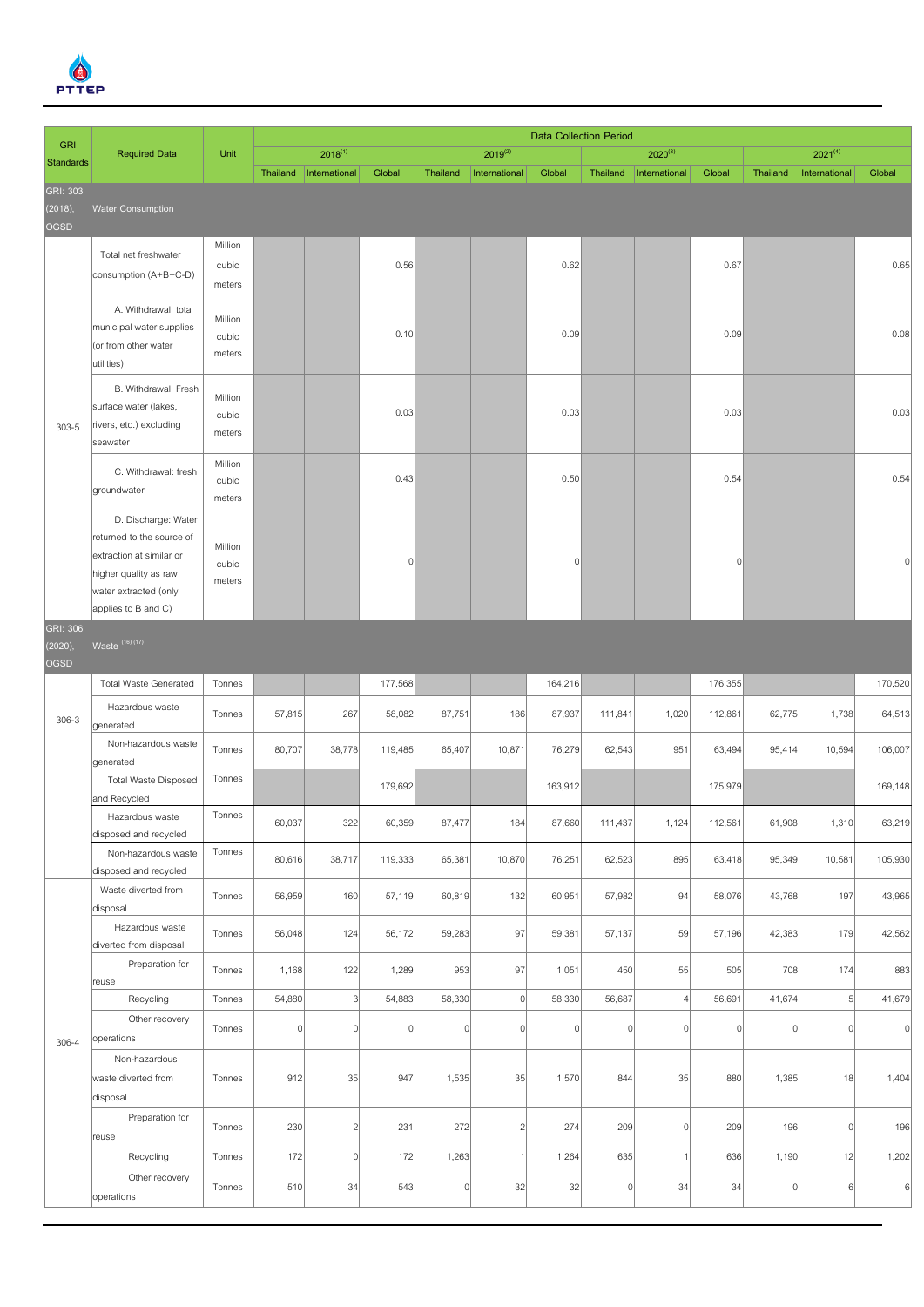

| <b>GRI</b>               |                                                                       |                    | <b>Data Collection Period</b> |                |                |                |                |                |                |                |                 |           |                |                |
|--------------------------|-----------------------------------------------------------------------|--------------------|-------------------------------|----------------|----------------|----------------|----------------|----------------|----------------|----------------|-----------------|-----------|----------------|----------------|
| <b>Standards</b>         | <b>Required Data</b>                                                  | Unit               |                               | $2018^{(1)}$   |                |                | $2019^{(2)}$   |                |                | $2020^{(3)}$   |                 |           | $2021^{(4)}$   |                |
|                          |                                                                       |                    | Thailand                      | International  | Global         | Thailand       | International  | Global         | Thailand       | International  | Global          | Thailand  | International  | Global         |
|                          | Waste directed to<br>disposal                                         | Tonnes             | 83,693                        | 38,880         | 122,573        | 92,039         | 10,922         | 102,961        | 115,977        | 1,926          | 117,903         | 113,489   | 11,694         | 125,183        |
|                          | Hazardous waste<br>directed to disposal                               | Tonnes             | 3,989                         | 198            | 4,187          | 28,193         | 87             | 28,280         | 54,299         | 1,066          | 55,365          | 19,526    | 1,131          | 20,657         |
|                          | Incineration (with<br>energy recover)                                 | Tonnes             | 1,958                         | $\overline{0}$ | 1,958          | 9,418          | $\Omega$       | 9,418          | 24,600         | 53             | 24,653          | 5,964     | 101            | 6,065          |
|                          | Incineration<br>(without energy recover)                              | Tonnes             | 2,003                         | 70             | 2,073          | 49             | 78             | 127            | 33             | 795            | 828             | 12        | 476            | 489            |
|                          | Landfilling                                                           | Tonnes             | 28                            | 58             | 86             | 0              | 8 <sup>1</sup> | $\overline{9}$ | $\overline{0}$ | 21             | 21              | 64        | 468.00         | 532            |
| 306-5                    | Other disposal                                                        | Tonnes             | $\vert$                       | 69             | 69             | 18,726         | $\Omega$       | 18,726         | 29,667         | 196            | 29,863          | 13,486    | 86             | 13,572         |
|                          | operations<br>Non-hazardous<br>waste directed to disposal             | Tonnes             | 79,704                        | 38,682         | 118,386        | 63,846         | 10,835         | 74,681         | 61,678         | 860            | 62,538          | 93,963    | 10,563         | 104,526        |
|                          | Incineration (with<br>energy recover)                                 | Tonnes             | 97                            | $\Omega$       | 97             | 151            | $\Omega$       | 151            | 131            | 0              | 131             | 496       | $\mathbf{0}$   | 496            |
|                          | Incineration<br>(without energy recover)                              | Tonnes             | 15,988                        | 20             | 16,008         | 523            | 16             | 539            | 462            | 20             | 483             | 247       | -1             | 248            |
|                          | Landfilling                                                           | Tonnes             | 136                           | 300            | 435            | 111            | 338            | 450            | 99             | 92             | 191             | 37        | 262            | 299            |
|                          | Other disposal<br>operations                                          | Tonnes             | 63,483                        | 38,362         | 101,845        | 63,060         | 10,481         | 73,541         | 60,986         | 747            | 61,733          | 93,183    | 10,300         | 103,483        |
|                          | Drilling mud and cutting<br>waste disposed<br>(Hazardous waste)       | Tonnes             | 54,811                        | $\Omega$       | 54,811         | 58,219         | $\Omega$       | 58,219         | 63,389         | 96             | 63,485          | 41,011    | $\vert$        | 41,011         |
| OG7                      | Drilling mud and cutting<br>waste disposed (Non-<br>hazardous waste)  | Tonnes             | 78,859                        | 41,859         | 120,718        | 59,266         | 10,029         | 69,295         | 61,236         | 747            | 61,983          | 94,893    | 10,300         | 105,194        |
| GRI: 304,                |                                                                       |                    |                               |                |                |                |                |                |                |                |                 |           |                |                |
| OG4                      | <b>Biodiversity and Ecosystem Services</b>                            |                    |                               |                |                |                |                |                |                |                |                 |           |                |                |
|                          | Total number and area<br>of sites used for                            | Number of<br>sites | $\boldsymbol{8}$              | $\overline{2}$ | 10             | 8 <sup>1</sup> |                | 9              | 8 <sup>1</sup> | $\overline{2}$ | 10              | 8         | $\overline{2}$ | 10             |
|                          | operational activities                                                | Area<br>(Hectares) | 1,295,068                     | 1,364,886      | 2,659,954      | 1,295,068      | 1,230,786      | 2,525,854      | 1,295,068      | 1,567,574      | 2,862,642       | 1,295,068 | 1,567,574      | 2,862,642      |
|                          | Total number and area<br>of sites conducted                           | Number of<br>sites | 8                             | 2              | 10             | 8 <sup>1</sup> |                | 9              | 8              |                | 10 <sup>1</sup> | ۶         | $\overline{c}$ | 10             |
|                          | biodiversity impact<br>assessments for sites                          | Area<br>(Hectares) | 1,295,068                     | 1,364,886      | 2,659,954      | 1,295,068      | 1,230,786      | 2,525,854      | 1,295,068      | 1,567,574      | 2,862,642       | 1,295,068 | 1,567,574      | 2,862,642      |
|                          | used for operational<br>activities                                    | $\%$               | 100                           | 100            | 100            | 100            | 100            | 100            | 100            | 100            | 100             | 100       | 100            | 100            |
|                          | Total number and area<br>of sites are in close                        | Number of<br>sites | $\mathbf{1}$                  |                | $\overline{c}$ | 1              |                | $\overline{2}$ | -1             |                | $\overline{2}$  |           | -1             | $\overline{c}$ |
|                          | proximity to critical<br>biodiversity                                 | Area<br>(Hectares) | 23,200                        | 77             | 23,277         | 23,200         | 77             | 23,277         | 23,200         | 77             | 23,277          | 23,200    | 77             | 23,277         |
|                          |                                                                       | $\%$               | 1.79                          | 0.01           | 0.88           | 1.79           | 0.01           | 0.92           | 1.79           | 0l             | 0.81            | 1.79      | $\vert$        | 0.81           |
|                          | Total number and area<br>of sites sites have a                        | Number of<br>sites | 1                             |                | $\overline{c}$ | 1              |                | $\overline{c}$ | 1              |                | $\overline{2}$  |           | -1             | $\overline{c}$ |
|                          | biodiversity management                                               | Area               | 23,200                        | 77             | 23,277         | 23,200         | 77             | 23,277         | 23,200         | 77             | 23,277          | 23,200    | 77             | 23,277         |
| GRI: 307                 | plan<br>Environmental Management and Legal Compliance <sup>(18)</sup> | (Hectares)         |                               |                |                |                |                |                |                |                |                 |           |                |                |
| $\overline{\phantom{a}}$ | Investing in managing<br>environmental impacts                        | Million USD        | 21.3                          | 1.89           | 23.19          | 7.36           | 0.88           | 8.24           | 14.78          | 1.39           | 16.17           | 15.07     | 2.58           | 17.65          |
| $\sim$                   | Treatment and<br>disposal expenses                                    | Million USD        | 4.76                          | 0.1            | 4.86           | 2.05           | 0.08           | 2.13           | 2.37           | 0.67           | 3.04            | 4.42      | 0.67           | 5.09           |
|                          |                                                                       |                    |                               |                |                |                |                |                |                |                |                 |           |                |                |